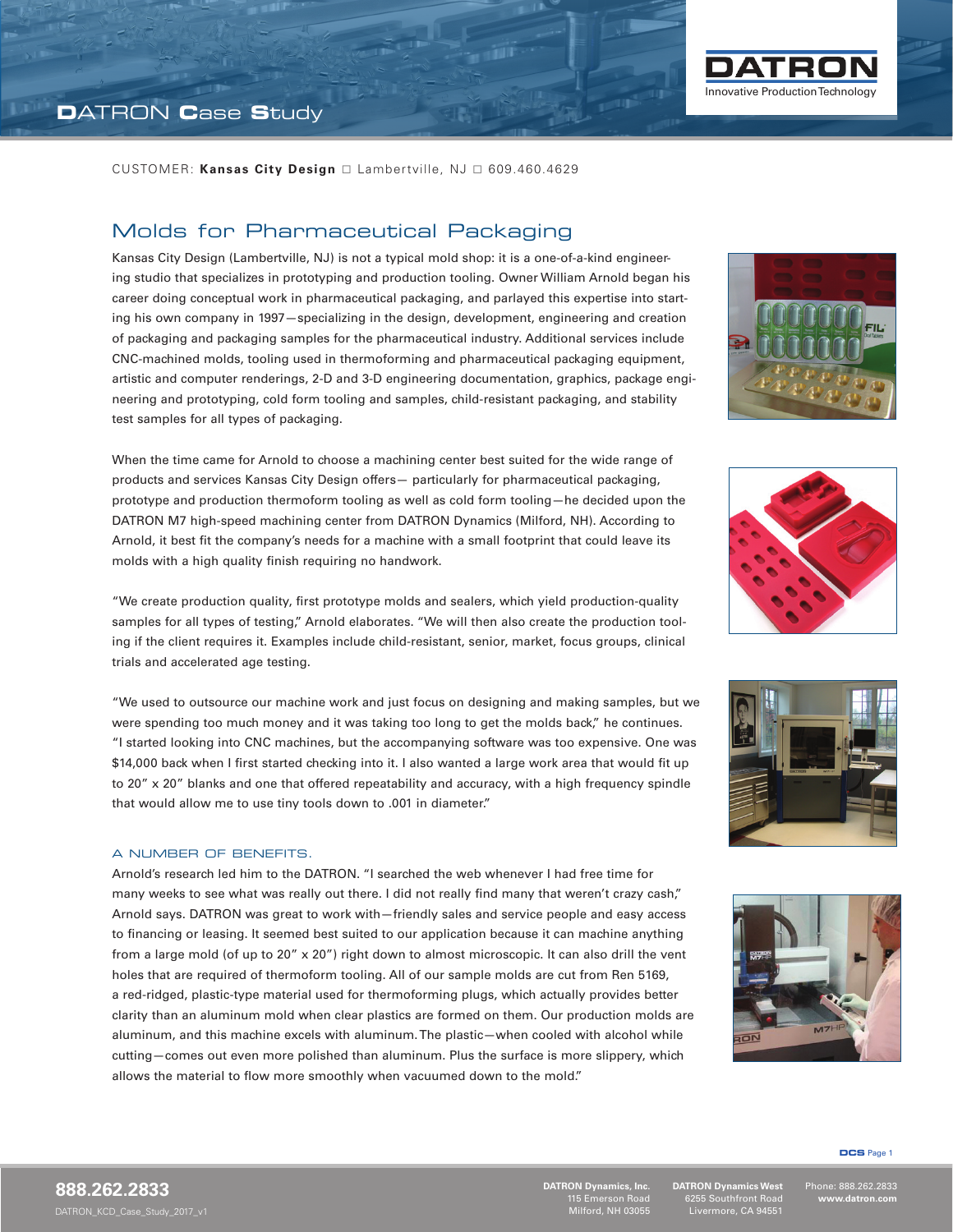## **D**ATRON **C**ase **S**tudy



Additionally, the speed in both spindle and travel rates of up to 16m/min. and .0005" accuracy allows machining of aluminum to be incredibly fast and precise. "The high-frequency spindle can easily handle cutters down to .001 in diameter, which would actually allow you to drill in the end of a human hair if needed," he emphasizes. "It gives us the ability to drill tiny vent holes. We usually drill anywhere from .013 to .025—which is required of all thermoformed packaging while still in the machine, as the holes in the mold allow a vacuum to pull the air out of the mold. Other shops do this by hand because their CNCs will not handle a small drill bit like the ones used to vent molds so they have to use a Dremel-style tool to drill the holes."

The machine's small footprint of 51" x 51" x 77" also is a great asset. "With conventional milling machines, the table moves around and that is a giant chunk of steel," Arnold says. "It's very slow and prone to wear. With this machine the head moves around on precision ball screws entirely, so there aren't issues like this. It also has a solid, four-inch granite base, which is the most stable substance you can get that is not affected by temperature or stress. Plus, it is a very strong material that can be made incredibly flat. Because of its weight it's not prone to movement caused by the machine."

An unexpected benefit is the machine's ability to be used in a lab, studio or clean room environment. "Although I was looking for machines that had this ability, I had no idea that Ethyl alcohol could be used as a coolant, which would allow it to be in the clean room," he notes. "Conventional coolants are not allowed in the clean room. With alcohol cooling, the machine sprays a mist of alcohol on the cutter and material, and the parts come out clean and sterile, with no waste fluids. The part can then simply be wiped with a cloth. You are not trying to remove oil and other contaminants that are still in the vent holes, tap holes, etc. The pharmaceutical guys love to see that. I add the information about the machine into my quote to a customer, 'Precision CNC-machined sample mold cut on the DATRON alcohol-cooled machine.' It's a great sales tool for us and has actually landed us work."

Robert Murphy, VP of DATRON Dynamics, points out that the combination of a precision high-speed (60,000 RPM) spindle on the M7, powered by a high-frequency generator produces a high-quality surface finish. And there is very little maintenance that needs to be performed on the machines, if any. "Because our systems are designed to use lower-power consumption components, this has a positive effect on the reliability of the equipment and reduces the potential of doing serious damage during operation," Murphy says. "With a multitude of fail-safes and sensors throughout the machine, it can alarm or stop an operation before any damage is done. Due to our modular machine design, we've found that 90 percent of problems can be resolved right over the phone. When a part does need replacement, it can be sent overnight and be installed by the customersaving downtime and the expense of an on-site service call."

l

**DATRON Dynamics, Inc.** 115 Emerson Road Milford, NH 03055

**DATRON Dynamics West** 6255 Southfront Road Livermore, CA 94551

Phone: 888.262.2833 **www.datron.com**

**DCS** Page 2